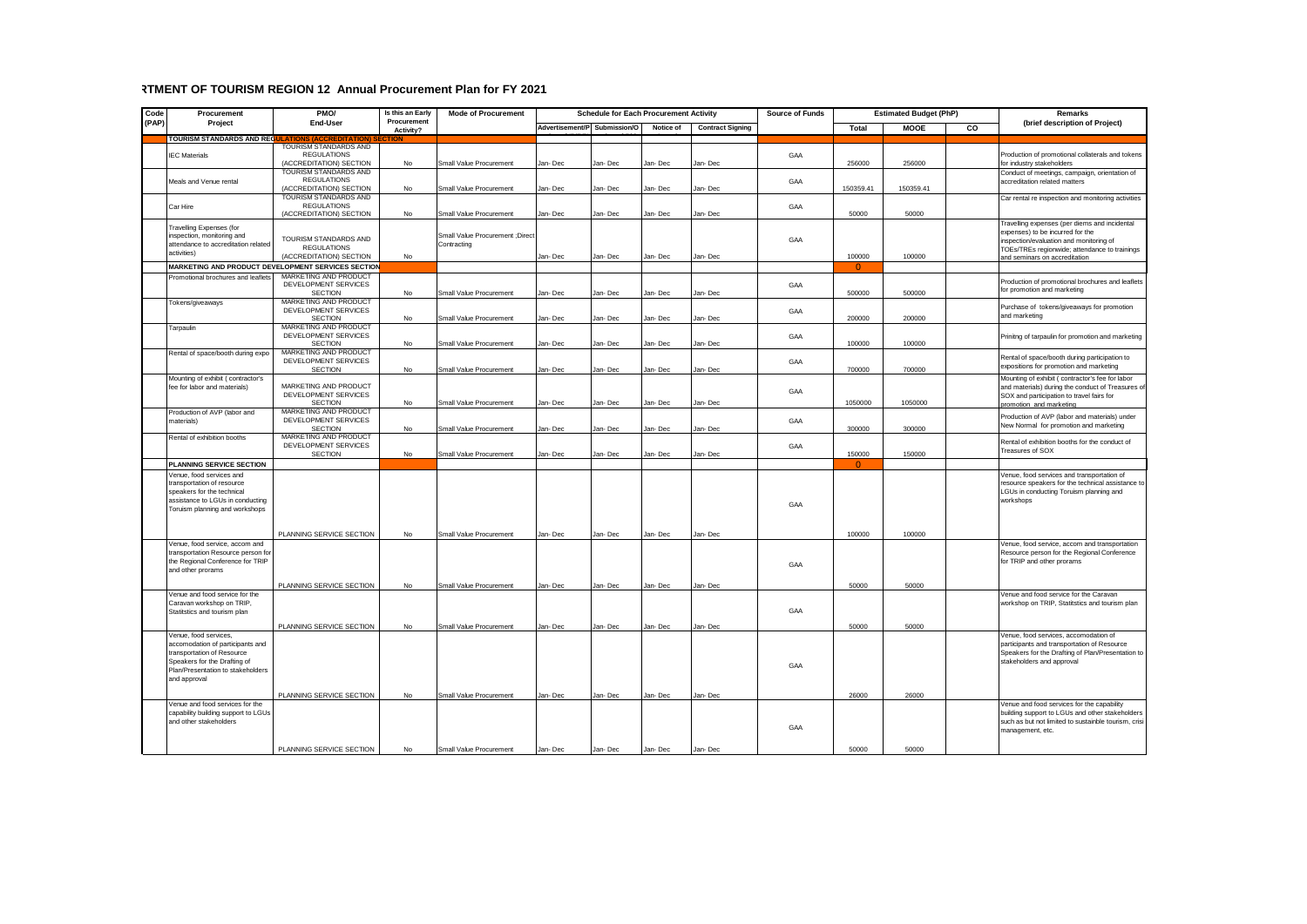| Venue, food services,                            |                           |               |                           |         |              |         |         |     |                |        | Venue, food services, accomodation of                                                             |
|--------------------------------------------------|---------------------------|---------------|---------------------------|---------|--------------|---------|---------|-----|----------------|--------|---------------------------------------------------------------------------------------------------|
| accomodation of participants and                 |                           |               |                           |         |              |         |         |     |                |        | participants and transportation of Resource                                                       |
| transportation of Resource                       |                           |               |                           |         |              |         |         |     |                |        | Speakers for the planning infrastructure support                                                  |
| Speakers for the planning                        |                           |               |                           |         |              |         |         | GAA |                |        | to enhance compliance to healthstandards under                                                    |
| infrastructure support to enhance                |                           |               |                           |         |              |         |         |     |                |        | the new normal                                                                                    |
| compliance to healthstandards                    |                           |               |                           |         |              |         |         |     |                |        |                                                                                                   |
| under the new normal                             |                           |               |                           |         |              |         |         |     |                |        |                                                                                                   |
|                                                  | PLANNING SERVICE SECTION  | <b>No</b>     | Small Value Procurement   | Jan-Dec | lan-Dec      | lan-Dec | Jan-Dec |     | 100000         | 100000 |                                                                                                   |
| Tourism Awareness Campaign ar                    |                           |               |                           |         |              |         |         |     |                |        | Meals, Venue rental, Fooad and and Accom and                                                      |
| ther campaign for tourism                        | PLANNING SERVICE SECTION  | No            | Small Value Procurement   | Jan-Dec | lan-Dec      | lan-Dec | Jan-Dec | GAA | 150000         | 150000 | transportation expense of speakers                                                                |
| <b>TOURISM INDUSTRY TRAINING</b>                 |                           |               |                           |         |              |         |         |     |                |        | Remarks (brief description of Project)                                                            |
| . Crisis Management and Risk                     |                           |               |                           |         |              |         |         | GAA |                |        | This training is all about CMRR for Tourism                                                       |
| <b>Reduction Training</b>                        | TOURISM INDUSTRY TRAINING | No            |                           | March   | March        | March   | March   |     | 10200          | 10200  | Stakeholders that wil enable them to plan and                                                     |
| Professional Fee                                 | TOURISM INDUSTRY TRAINING | $\mathsf{No}$ | <b>Direct Contracting</b> | March   | March        | March   | March   |     | $\Omega$       |        | manage their business in times of Crisis.                                                         |
| Meals                                            | TOURISM INDUSTRY TRAINING | No            | Small Value Procurement   | March   | March        | March   | March   |     | $\Omega$       |        |                                                                                                   |
| Communication                                    | TOURISM INDUSTRY TRAINING | No            | <b>Direct Contracting</b> | March   | March        | March   | March   |     | $\mathbf{0}$   |        |                                                                                                   |
| Token/Kit                                        |                           |               |                           |         |              |         |         |     |                |        |                                                                                                   |
|                                                  | TOURISM INDUSTRY TRAINING | No            | Small Value Procurement   | March   | March        | March   | March   |     | $\Omega$       |        |                                                                                                   |
| 2. Image Branding After the                      |                           |               |                           |         |              |         |         | GAA |                |        | This training will help Tourism destinations to                                                   |
| Pandemic Training                                | TOURISM INDUSTRY TRAINING | No            |                           | March   | March        | March   | March   |     | 7800           | 7800   | build image and branding to get more                                                              |
| Professional Fee                                 | TOURISM INDUSTRY TRAINING | No            | <b>Direct Contracting</b> | March   | March        | March   | March   |     | $\Omega$       |        | tourists/guests arrivals as well as improving their                                               |
| Meals                                            | TOURISM INDUSTRY TRAINING | $\mathsf{No}$ | Small Value Procurement   | March   | March        | March   | March   |     | $\Omega$       |        | current marketing initiatives                                                                     |
| Token/Kit                                        | TOURISM INDUSTRY TRAINING | No            | Small Value Procurement   | March   | March        | March   | March   |     | $\Omega$       |        |                                                                                                   |
| Communication                                    | TOURISM INDUSTRY TRAINING | No            | <b>Direct Contracting</b> | March   | March        | March   | March   |     | $\overline{0}$ |        |                                                                                                   |
|                                                  |                           |               |                           |         |              |         |         |     |                |        |                                                                                                   |
| 3. Guide to Food and Beverages                   |                           |               |                           |         |              |         |         | GAA |                |        | This training will educate our tourism                                                            |
| What it is, What it's bad and How                | TOURISM INDUSTRY TRAINING | No            |                           | March   | March        | March   | March   |     | 10200          | 10200  | stakeholders especially those in the F&B sector                                                   |
| you can help<br>Professional Fee                 |                           |               |                           |         |              |         |         |     |                |        | to adopt to New normal and necessary protocols                                                    |
|                                                  | TOURISM INDUSTRY TRAINING | No            | Direct Contracting        | March   | March        | March   | March   |     | $\Omega$       |        |                                                                                                   |
| Meals                                            | TOURISM INDUSTRY TRAINING | No            | Small Value Procurement   | March   | March        | March   | March   |     | $\overline{0}$ |        |                                                                                                   |
| Communication                                    | TOURISM INDUSTRY TRAINING | No            | <b>Direct Contracting</b> | March   | March        | March   | March   |     | $\overline{0}$ |        |                                                                                                   |
| Token/Kit                                        | TOURISM INDUSTRY TRAINING | No            | Small Value Procurement   | March   | March        | March   | March   |     | $\overline{0}$ |        |                                                                                                   |
| 1. Guide for take out and deliver                |                           |               |                           |         |              |         |         |     |                |        |                                                                                                   |
| n the food and delivery sector                   | TOURISM INDUSTRY TRAINING | No            |                           | Aarch   | March        | March   | March   | GAA | 8700           | 8700   | This training aims to educate the participants or<br>businesses who are engage in Food delivery   |
| Professional Fee                                 | TOURISM INDUSTRY TRAINING |               |                           | March   | March        | March   | March   |     | $\Omega$       |        | services on the to do's, trends in food industry                                                  |
| Meals                                            |                           | $\mathsf{No}$ | <b>Direct Contracting</b> |         |              |         |         |     |                |        | and quality service in the New normal                                                             |
|                                                  | TOURISM INDUSTRY TRAINING | No            | Small Value Procurement   | March   | <b>Aarch</b> | March   | March   |     | $\Omega$       |        |                                                                                                   |
| Communication                                    | TOURISM INDUSTRY TRAINING | No            | <b>Direct Contracting</b> | March   | March        | March   | March   |     | $\Omega$       |        |                                                                                                   |
| Token/Kit                                        | TOURISM INDUSTRY TRAINING | No            | Small Value Procurement   | March   | March        | March   | March   |     | $\Omega$       |        |                                                                                                   |
|                                                  |                           |               |                           |         |              |         |         |     |                |        |                                                                                                   |
|                                                  |                           |               |                           |         |              |         |         |     |                |        |                                                                                                   |
| 5. Reassessing Housekeeping                      |                           |               |                           |         |              |         |         | GAA |                |        | This training will help tourism stakeholders                                                      |
| Practices during Pandemics: An                   | TOURISM INDUSTRY TRAINING | No            |                           | March   | March        | March   | March   |     | 10200          | 10200  | especially those in the Housekeeping services on                                                  |
| Approach to Protecting Tourists                  |                           |               |                           |         |              |         |         |     |                |        | the needed knowledge and equipments in order                                                      |
| Professional Fee                                 | TOURISM INDUSTRY TRAINING | No            | Direct Contracting        | March   | March        | March   | March   |     |                |        | to adopt in the new normal and reassess the                                                       |
| Meals                                            | TOURISM INDUSTRY TRAINING | No            | Small Value Procurement   | March   | March        | March   | March   |     | $\overline{0}$ |        | quality of cleanliness in accommodations or<br>establishments                                     |
| Communication                                    | TOURISM INDUSTRY TRAINING | No            | Direct Contracting        | March   | March        | March   | March   |     | $\Omega$       |        |                                                                                                   |
| Token/Kit                                        | TOURISM INDUSTRY TRAINING | No            |                           | March   | March        | March   | March   |     | $\Omega$       |        |                                                                                                   |
|                                                  | TOURISM INDUSTRY TRAINING | No            | Small Value Procurement   | Aarch   | March        | vlarch  | Vlarch  | GAA | 13100          | 13100  | This training will educate tourism professionals                                                  |
| 6. Filipino Brand of Service<br>Professional Fee |                           | No            |                           | March   | March        |         | March   |     | n              |        |                                                                                                   |
|                                                  | TOURISM INDUSTRY TRAINING |               | <b>Direct Contracting</b> |         |              | March   |         |     |                |        | and other frontliners about Filipino Culture and<br>Values as well as the Mabuhay Gesture and the |
| Meals                                            | TOURISM INDUSTRY TRAINING | No            | Small Value Procurement   | March   | March        | March   | March   |     | $\overline{0}$ |        | brand of quality of Service of Filipinos tagged as                                                |
| Communication                                    | TOURISM INDUSTRY TRAINING | No            | Direct Contracting        | March   | March        | March   | March   |     | $\Omega$       |        | one the most hospitable people in the world                                                       |
| Token/Kit                                        | TOURISM INDUSTRY TRAINING | No            | Small Value Procurement   | March   | March        | March   | March   |     | $\Omega$       |        |                                                                                                   |
|                                                  |                           |               |                           |         |              |         |         | GAA |                |        |                                                                                                   |
| 7. Ilmage Branding after Pandem<br>raining       | TOURISM INDUSTRY TRAINING | No            |                           | lune    | une          | lune    | une     |     | 10200          | 10200  | This training will help Tourism destinations to<br>build image and branding to get more           |
| Professional Fee                                 | TOURISM INDUSTRY TRAINING | No            | <b>Direct Contracting</b> | June    | June         | June    | June    |     | -0             |        | tourists/guests arrivals as well as improving their                                               |
| Meals                                            |                           |               |                           |         |              |         |         |     | $\Omega$       |        | current marketing initiatives                                                                     |
|                                                  | TOURISM INDUSTRY TRAINING | No            | Small Value Procurement   | June    | June         | June    | June    |     |                |        |                                                                                                   |
| Communication                                    | TOURISM INDUSTRY TRAINING | No            | <b>Direct Contracting</b> | June    | June         | June    | June    |     | $\overline{0}$ |        |                                                                                                   |
| Token/Kit                                        | TOURISM INDUSTRY TRAINING | No            | Small Value Procurement   | June    | lune         | lune    | June    |     | $\Omega$       |        |                                                                                                   |
| . Policy Formulation and Analysis                |                           |               |                           |         |              |         |         | GAA |                |        | This training aims to unify, recommend and                                                        |
| Application to the Tourism Industry              |                           |               |                           |         |              |         |         |     |                |        | adopt existing tourism policies as a response to                                                  |
| as a Proactive Response to Crises                |                           |               |                           |         |              |         |         |     |                |        | crises. Participants must compose of different                                                    |
|                                                  | TOURISM INDUSTRY TRAINING | No            |                           | une     | une          |         | une     |     | 10200          | 10200  | sectors of Tourism touchpoints together with                                                      |
| Professional Fee                                 | TOURISM INDUSTRY TRAINING | No            | Direct Contracting        | June    | June         | June    | June    |     | O              |        | tourism related organizations and LGUs                                                            |
| Meals                                            | TOURISM INDUSTRY TRAINING | No            | Small Value Procurement   | June    | lune         | lune    | June    |     | $\overline{0}$ |        |                                                                                                   |
| Communication                                    |                           |               |                           |         |              |         |         |     | $\Omega$       |        |                                                                                                   |
|                                                  | TOURISM INDUSTRY TRAINING | No            | <b>Direct Contracting</b> | June    | June         | June    | June    |     |                |        |                                                                                                   |
| Token/Kit                                        | TOURISM INDUSTRY TRAINING | No            | Small Value Procurement   | June    | June         | June    | June    |     | $\Omega$       |        |                                                                                                   |
| 3. Reinventing our Tourism                       |                           |               |                           |         |              |         |         | GAA |                |        | This training will help tourism stakeholders and                                                  |
| Industry to cope with the New                    |                           |               |                           |         |              |         |         |     |                |        | business owners to reinvent not just their                                                        |
| Guest Expectation and Marketing                  |                           |               |                           |         |              |         |         |     |                |        | businesses but also their services to adapt in the                                                |
| Trend and to Embrace the New<br>Norma            | TOURISM INDUSTRY TRAINING | No            |                           | une     | une          |         | June    |     | 10200          | 10200  | New normal                                                                                        |
| Professional Fee                                 |                           |               |                           |         |              |         |         |     |                |        |                                                                                                   |
|                                                  | TOURISM INDUSTRY TRAINING | No            | Direct Contracting        | June    | lune         | lune    | June    |     |                |        |                                                                                                   |
| Meals                                            | TOURISM INDUSTRY TRAINING | No            | Small Value Procurement   | June    | June         | June    | June    |     | $\Omega$       |        |                                                                                                   |
| Communication                                    | TOURISM INDUSTRY TRAINING | No            | <b>Direct Contracting</b> | June    | June         | lune    | June    |     | $\Omega$       |        |                                                                                                   |
| Token/Kit                                        | TOURISM INDUSTRY TRAINING | No            | Small Value Procurement   | June    | June         | June    | June    |     | $\mathbf{0}$   |        |                                                                                                   |
| . Managing Tourism Enterprises                   | TOURISM INDUSTRY TRAINING | No            |                           | June    | lune         | June    | June    | GAA | 10200          | 10200  | This training will focus on improving the resilience                                              |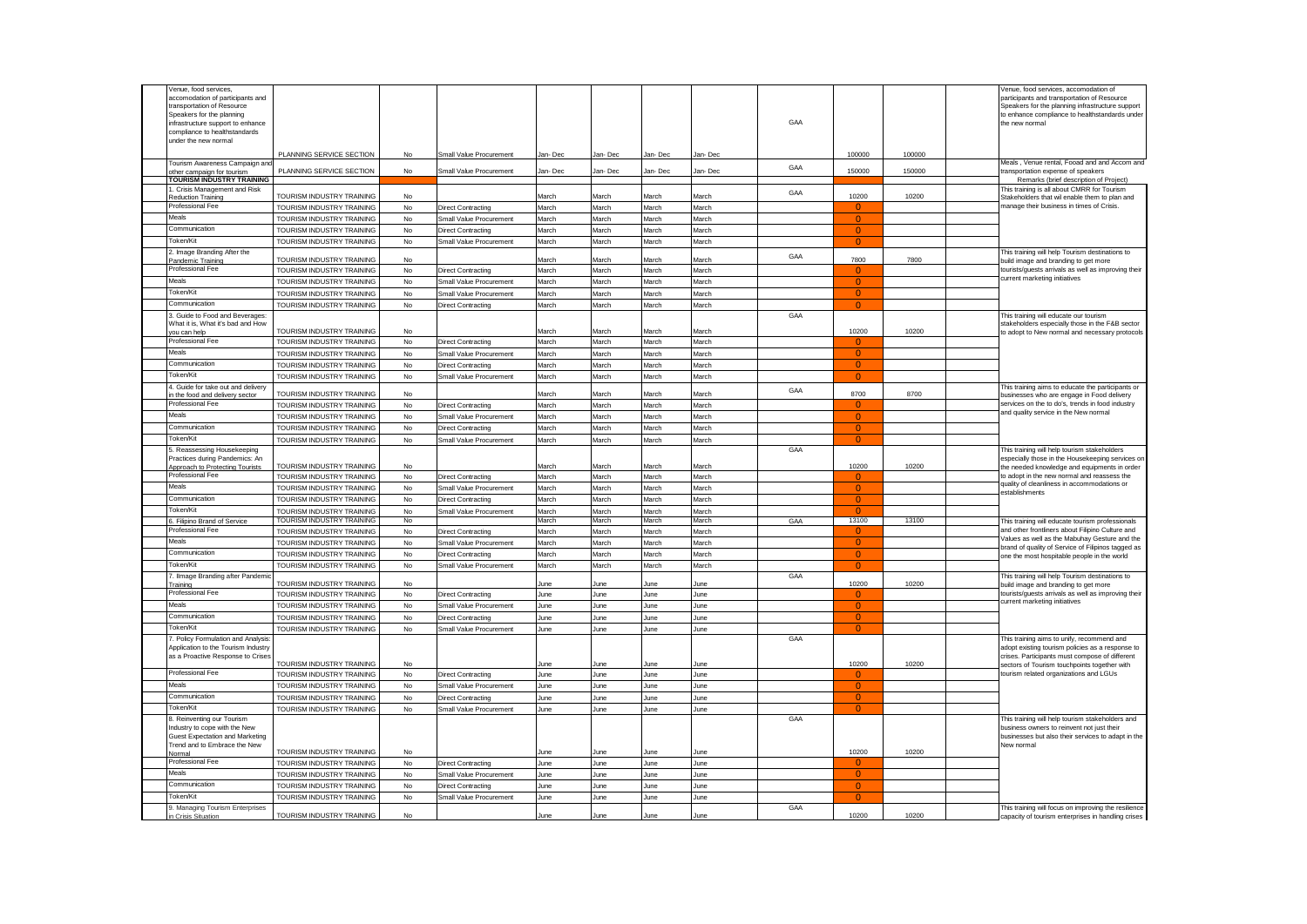| Professional Fee                                  | TOURISM INDUSTRY TRAINING                              | No            | <b>Direct Contracting</b>      | June                   | June                   | June                   | June                   |     |                      |           | situation as well as the adaptability of businesses                                                     |
|---------------------------------------------------|--------------------------------------------------------|---------------|--------------------------------|------------------------|------------------------|------------------------|------------------------|-----|----------------------|-----------|---------------------------------------------------------------------------------------------------------|
| Meals                                             | TOURISM INDUSTRY TRAINING                              | No            | Small Value Procurement        | June                   | June                   | June                   | lune                   |     |                      |           | to change                                                                                               |
| Communication                                     | TOURISM INDUSTRY TRAINING                              | No            | Direct Contracting             | June                   | June                   | June                   | June                   |     | $\Omega$             |           |                                                                                                         |
| Token/Kit                                         | TOURISM INDUSTRY TRAINING                              | No            | Small Value Procurement        | June                   | June                   | June                   | June                   |     | $\Omega$             |           |                                                                                                         |
| 10. Tour Guide Training                           | TOURISM INDUSTRY TRAINING                              | No            |                                | June                   | June                   | lune                   | June                   | GAA | $\Omega$             | 14.300.00 | This training will be an aide to help the region in                                                     |
| Professional Fee                                  | TOURISM INDUSTRY TRAINING                              | No            | Direct Contracting             | June                   | June                   | June                   | June                   |     | $\mathbf{0}$         |           | discovering potentials of Tour guides and train<br>tour guide professionals as well as organziing       |
| Meals                                             | TOURISM INDUSTRY TRAINING                              | No            | Small Value Procurement        | June                   | June                   | June                   | June                   |     | $\Omega$             |           | hem for tour guiding activities such as festivals                                                       |
| Communication                                     | TOURISM INDUSTRY TRAINING                              | No            | Direct Contracting             | June                   | June                   | lune                   | June                   |     | $\Omega$             |           | and other MICE events                                                                                   |
| Token/Kit                                         | TOURISM INDUSTRY TRAINING                              | No            | Small Value Procurement        | June                   | June                   | June                   | June                   |     | $\Omega$             |           |                                                                                                         |
| 11. Protocol and Etiquette                        | TOURISM INDUSTRY TRAINING                              | No            |                                | September              | September              | September              | September              | GAA | 20400                | 20400     | This training will develop participants awareness                                                       |
| Professional Fee                                  | TOURISM INDUSTRY TRAINING                              | No            | Direct Contracting             | September              | September              | September              | September              |     | $\Omega$             |           | and educate them on the proper protocols and<br>etiquettes in timproving their tourism products         |
| Meals                                             | TOURISM INDUSTRY TRAINING                              | No            | Small Value Procurement        | Septembe               | September              | September              | September              |     | $\Omega$             |           | and services                                                                                            |
| Communication                                     | TOURISM INDUSTRY TRAINING                              | No            | Direct Contracting             | September              | September              | September              | September              |     | $\Omega$             |           |                                                                                                         |
| Token/Kit                                         | TOURISM INDUSTRY TRAINING<br>TOURISM INDUSTRY TRAINING | No<br>No      | Small Value Procurement        | September<br>September | September<br>Sentember | eptember               | September<br>September |     | $\Omega$<br>20400    |           |                                                                                                         |
| 12. Safety and Security<br>Professional Fee       | TOURISM INDUSTRY TRAINING                              | No            | Direct Contracting             | September              | September              | Sentember<br>September | September              | GAA | $\Omega$             | 20400     | This training will educate tourism stakeholders<br>and other participants about safety and security     |
| Meals                                             | TOURISM INDUSTRY TRAINING                              | No            | Small Value Procurement        | September              | September              | September              | Septembe               |     | $\Omega$             |           | neasures for Tourism establishments                                                                     |
| Communication                                     | TOURISM INDUSTRY TRAINING                              | No            | Direct Contracting             | September              | September              | eptember               | September              |     | $\Omega$             |           |                                                                                                         |
| <b>Token/Kit</b>                                  | TOURISM INDUSTRY TRAINING                              | No            | Small Value Procurement        | September              | September              | September              | September              |     |                      |           |                                                                                                         |
| 13. Tourism COATS                                 | TOURISM INDUSTRY TRAINING                              | No            |                                | Sentember              | Sentember              | September              | September              | GAA | 20400                | 20400     | This training will educate tourism stakeholders                                                         |
| Professional Fee                                  | TOURISM INDUSTRY TRAINING                              | No            | Direct Contracting             | September              | September              | eptember               | September              |     | $\Omega$             |           | and other participants about safety and security                                                        |
| Meals                                             | TOURISM INDUSTRY TRAINING                              | No            | <b>Small Value Procurement</b> | Sentembe               | September              | eptember               | September              |     | $\Omega$             |           | neasures for Tourism establishments                                                                     |
| Communication                                     | TOURISM INDUSTRY TRAINING                              | No            | Direct Contracting             | September              | September              | eptember               | September              |     | $\mathbf{0}$         |           |                                                                                                         |
| Token/Kit                                         | TOURISM INDUSTRY TRAINING                              | No            | Small Value Procurement        | September              | September              | September              | September              |     | $\Omega$             |           |                                                                                                         |
| 14. Understanding Muslim                          |                                                        |               |                                |                        |                        |                        |                        | GAA |                      |           | This training will give awareness to participants                                                       |
| <b>Travellers</b><br>Professional Fee             | TOURISM INDUSTRY TRAINING                              | No            |                                | September              | September              | eptember               | September              |     | 10200                | 10200     | about Halal Tourism, its concepts and markets                                                           |
| Aeals                                             | TOURISM INDUSTRY TRAINING                              | $\mathsf{No}$ | Direct Contracting             | September              | September              | eptember               | September              |     |                      |           | and the huge potentials of this market                                                                  |
| Communication                                     | TOURISM INDUSTRY TRAINING                              | No            | Small Value Procurement        | September              | September              | September              | September              |     | $\Omega$<br>$\Omega$ |           |                                                                                                         |
| Token/Kit                                         | TOURISM INDUSTRY TRAINING                              | No            | Direct Contracting             | September              | September              | Sentember              | September              |     | $\mathbf{0}$         |           |                                                                                                         |
| 15. Personality Development                       | TOURISM INDUSTRY TRAINING                              | No            | Small Value Procurement        | September              | September              | eptember               | September              | GAA |                      |           | This training will teach participants on how to                                                         |
| Seminar                                           | TOURISM INDUSTRY TRAINING                              | No            |                                | september              | September              | eptember               | September              |     | 10200                | 10200     | develop their personalities as tourism                                                                  |
| Professional Fee                                  | TOURISM INDUSTRY TRAINING                              | No            | Direct Contracting             | September              | September              | September              | September              |     | $\Omega$             |           | professionals and uphold positivity in their                                                            |
| Meals                                             | TOURISM INDUSTRY TRAINING                              | No            | Small Value Procurement        | September              | September              | September              | September              |     | $\Omega$             |           | effectivity and effciiency towards their job and<br>mprove skills in hospitality                        |
| Communication                                     | TOURISM INDUSTRY TRAINING                              | No            | Direct Contracting             | September              | September              | September              | September              |     | $\Omega$             |           |                                                                                                         |
| Token/Kit                                         | TOURISM INDUSTRY TRAINING                              | No            | Small Value Procurement        | Septembe               | September              | September              | Septembe               |     | $\Omega$             |           |                                                                                                         |
| 16. Chidwise Tourism Seminar<br>Professional Fee  | TOURISM INDUSTRY TRAINING                              | No            |                                | September              | September              | September              | September              | GAA | 10200<br>$\Omega$    | 10200     | This training will educate and give awareness to<br>participants about the vulnerability of Children in |
| Meals                                             | TOURISM INDUSTRY TRAINING                              | No            | Direct Contractino             | Sentember              | September              | eptember               | September              |     |                      |           | ourism together with their holistic rights and the                                                      |
| Communication                                     | TOURISM INDUSTRY TRAINING                              | No            | Small Value Procurement        | Septembe               | September              | eptember               | September              |     | $\mathbf{0}$         |           | nternational and national laws and organization                                                         |
| Token/Kit                                         | TOURISM INDUSTRY TRAINING                              | No            | Direct Contracting             | September              | September              | September              | September              |     | $\mathbf{0}$         |           | protecting them                                                                                         |
| 17. How to Handle People with                     | TOURISM INDUSTRY TRAINING                              | No            | Small Value Procurement        | September              | September              | September              | September              | GAA | $\overline{0}$       |           | This training will provide necesssary knowledge                                                         |
| Disabilty                                         | TOURISM INDUSTRY TRAINING                              | No            |                                | September              | September              | eptember               | September              |     | 3000                 | 3000      | and skills to tourism stakeholders on how to                                                            |
| Meals                                             | TOURISM INDUSTRY TRAINING                              | No            | Small Value Procurement        | September              | September              | September              | September              |     | $\Omega$             |           | acilitate and provide the essential needs of their                                                      |
| Communication                                     | TOURISM INDUSTRY TRAINING                              | No            | Direct Contracting             | September              | September              | September              | September              |     | $\Omega$             |           | <sup>2</sup> WD guests and tourists                                                                     |
| Token/Kit                                         | TOURISM INDUSTRY TRAINING                              | No            | Small Value Procurement        | September              | September              | eptember               | September              |     | $\Omega$             |           |                                                                                                         |
| 18. Sustainable Tourism                           | TOURISM INDUSTRY TRAINING                              | No            |                                | entembe                | eptember               | eptember               | eptembe                | GAA | 10200                | 10200     | This training will discuss how to become                                                                |
| Professional Fee                                  | TOURISM INDUSTRY TRAINING                              | No            | Direct Contracting             | September              | September              | eptember               | September              |     |                      |           | sustainable in tourism industry with not just the<br>pusinesses but with the resources consumed by      |
| Aeals                                             | TOURISM INDUSTRY TRAINING                              | No            | Small Value Procurement        | September              | September              | September              | September              |     | $\Omega$             |           | he enterprise. This is one way of promoting and                                                         |
| Communication                                     | TOURISM INDUSTRY TRAINING                              | No            | Direct Contractino             | Septembe               | September              | eptember               | September              |     | $\Omega$             |           | advocating the Sustainable Goals of the world for                                                       |
| Token/Kit                                         | TOURISM INDUSTRY TRAINING<br>TOURISM INDUSTRY TRAINING | No<br>No      | mall Value Procurement         | september<br>September | September<br>september | eptember<br>eptember   | September<br>September | GAA | 338700               | 338700    | humanity                                                                                                |
| 19. Community Guiding Seminar<br>Professional Fee | TOURISM INDUSTRY TRAINING                              | No            | Direct Contracting             | September              | eptember               | eptember               | September              |     | $\Omega$             |           | This training is intended for Community-based<br>Fourism (CBT) to effectively guide and raise the       |
| Aeals                                             | TOURISM INDUSTRY TRAINING                              | No            | Small Value Procurement        | September              | September              | September              | September              |     | $\Omega$             |           | par of professioanlism in local tour guiding as                                                         |
| Communication                                     | TOURISM INDUSTRY TRAINING                              | No            | Direct Contracting             | September              | September              | September              | Septembe               |     | $\Omega$             |           | well as train them in promoting each places and<br>mprove thier skills                                  |
| Token/Kit                                         | TOURISM INDUSTRY TRAINING                              | No            | mall Value Procurement         | September              | September              | eptember               | September              |     | $\Omega$             |           |                                                                                                         |
| Accommodation of the Speaker                      | TOURISM INDUSTRY TRAINING                              | No            | Small Value Procurement        | Sentember              | Sentember              | eptember               | September              |     |                      |           |                                                                                                         |
| Airfare of Speaker                                | TOURISM INDUSTRY TRAINING                              | No            | Small Value Procurement        | September              | September              | eptember               | September              |     | $\Omega$             |           |                                                                                                         |
| 20. Kulinarya Seminar                             | TOURISM INDUSTRY TRAINING                              | No            |                                | February               | February               | February               | February               | GAA | 88700                | 88700     | This training will give participants the opportunity                                                    |
| Professional Fee                                  | TOURISM INDUSTRY TRAINING                              | No            | Direct Contracting             | February               | February               | ebruary                | February               |     | $\Omega$             |           | in re-discovering their authentic local dishes and                                                      |
| Meals                                             | TOURISM INDUSTRY TRAINING                              | No            | Small Value Procurement        | February               | February               | ebruary                | February               |     | $\Omega$             |           | ecipes as well as improving their way of                                                                |
| Communication                                     | TOURISM INDUSTRY TRAINING                              | No            | Direct Contracting             | February               | February               | ebruary                | February               |     | $\Omega$             |           | oreparation and presentaiton                                                                            |
| Token/Kit//Supplies for demo                      | TOURISM INDUSTRY TRAINING                              | No            | Small Value Procurement        | February               | February               | ebruary                | February               |     | $\Omega$             |           |                                                                                                         |
|                                                   |                                                        |               |                                |                        |                        |                        |                        |     | $\Omega$             |           |                                                                                                         |
| Accommodation of the Speaker                      | TOURISM INDUSTRY TRAINING                              | No            | Small Value Procurement        | February               | February               | ebruan                 | February               |     |                      |           |                                                                                                         |
| Airfare of Speaker                                | TOURISM INDUSTRY TRAINING                              | No            | Small Value Procurement        | Februarv               | Februarv               | Februarv               | February               |     | $\Omega$             |           |                                                                                                         |
| 21/Stress Management Skills                       |                                                        |               |                                |                        |                        |                        |                        | GAA |                      |           | This training will help participants particularly                                                       |
| Training<br>Professional Fee                      | TOURISM INDUSTRY TRAINING<br>TOURISM INDUSTRY TRAINING | No<br>No      | <b>Direct Contracting</b>      | Anril<br>April         | Anril<br>April         | Anril<br>April         | Anril<br>April         |     | 10200                | 10200     | hose working in tourism frontline in handling<br>stress properly as well as maintaining positive        |